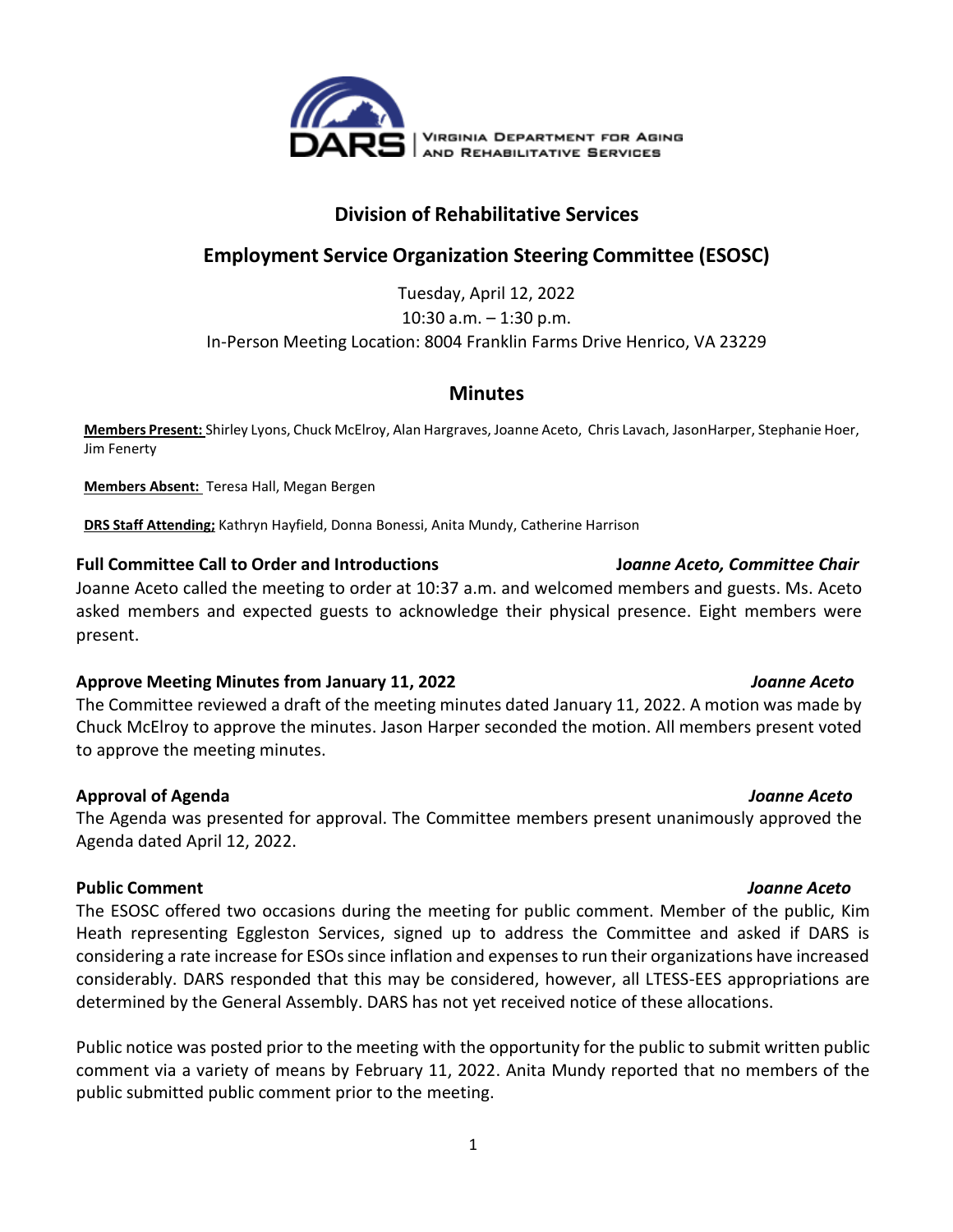## **Review of Committee Member Term End Dates and Reappointment Status Intentions** *Anita Mundy, DARS Provider Program Specialist*

Anita Mundy reviewed the term end dates for current Committee members. All member terms expire 6/30/2022. All members except for one, have submitted or intend to submit applications for reappointment. Teresa Hall, House of Representatives Appointee will not be seeking reappointment. According to the ESOSC Bylaws, current members may continue to serve on the Committee until a replacement is appointed. Anita Mundy will notify Delegate Gilbert of the vacancy.

# **LTESS-EES/ESOSC Legislative Updates** *Catherine Harrison, Director of the Division of Policy & Legislative Affairs*

Ms. Harrison provided legislative updates to the Committee in the areas of Budget, Guardianship, FOIA, and the Fair Labor Standards Act HB 676 (Hope).

## Budget

Two budget amendments in Senate conference report impacting ESOs.

1) Expands the scope of the ESOSC to include other services of which ESOs are current or proposed vendors.

2) ESO cost of living adjustment equal to the annual Consumer Price Index provided by the Social Security Administration for 2022.

### Guardianship

A number of bills related to the JLARC guardianship study, legislation that passed addresses guardian ad litems, including the notice of the hearing, the guardianship annual report, and a requirement that DARS convene a workgroup to look at visitation requirements.

### FOIA

HB 444 FOIA – Bill passed that allows for electronic public meetings other than during a declared state of emergency, public body can hold all virtual meetings no more than 25% or meetings, effective September 1, 2022.

### Fair Labor Standards Act HB 676 (Hope)

Removed provision stating that a person paid pursuant to 14 (c) of FLSA is not considered an employee for the purposes of the Virginia Minimum Wage Act - laid on the table in House Commerce and Energy.

#### **LTESS-EES Third Quarter Spending Report** *Donna Bonessi, Director*  **With Breakdown by Organization, Comparisons,** *Employment Services & Special Programs* **and Projected Balances**

Ms. Bonessi provided a breakdown of the 2022 Third Quarter Spending Review. Trends in services by Providers using LTESS funds show a slight increase. Providers using EES funds continues to trend down.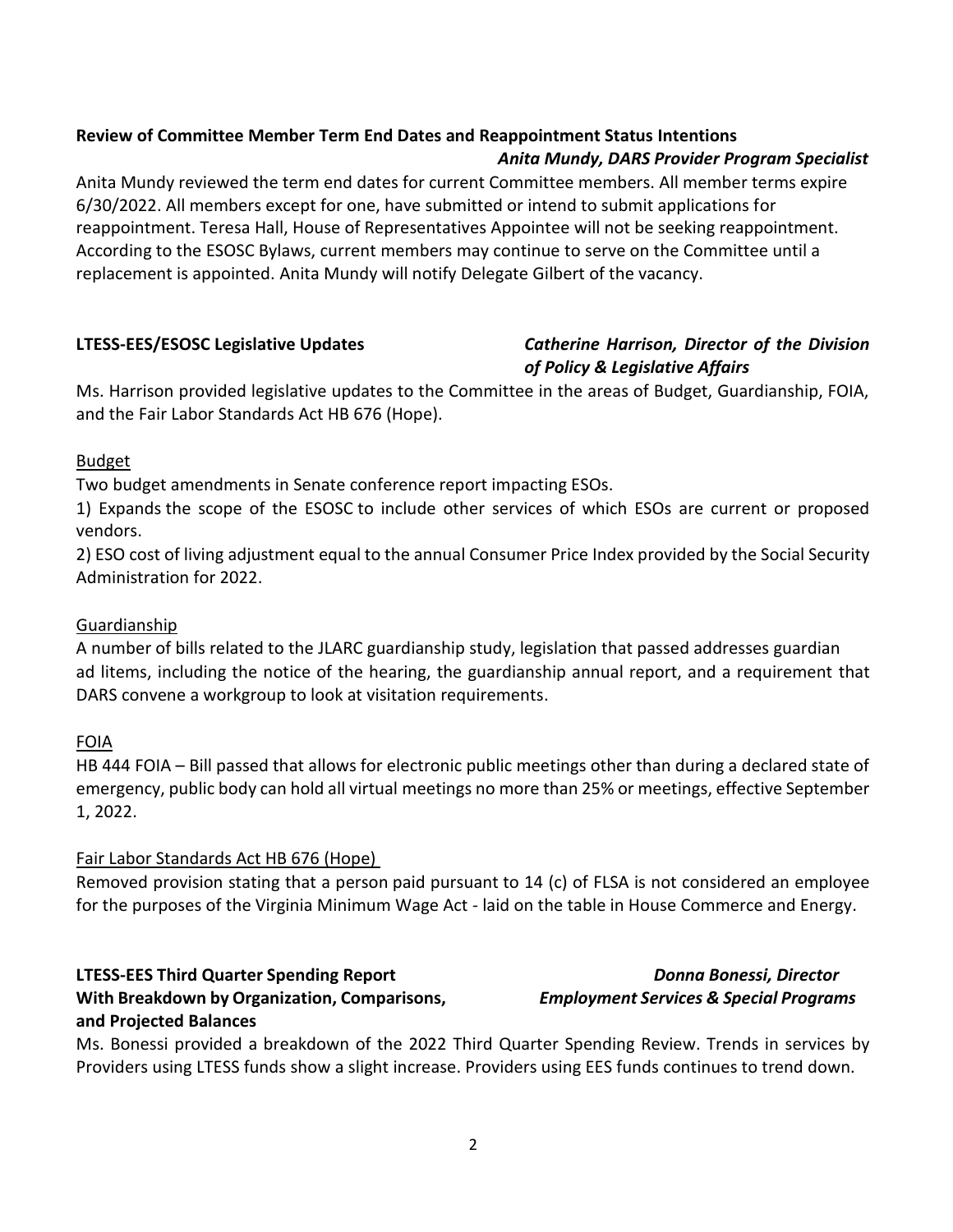Ms. Bonessi provided a breakdown on Third Quarter Expenditures. There was a combined balance of \$1,152,577 at the end of the Third Quarter.

| Third Quarter Ending February 28, 2022 |     |            |              |              |              |              |
|----------------------------------------|-----|------------|--------------|--------------|--------------|--------------|
|                                        | EES |            | <b>LTESS</b> |              | <b>Total</b> |              |
| <b>Expected Expenditure</b>            |     | 629,317.00 |              | 1,464,064.20 |              | 2,093,381.20 |
| <b>Actual Expenditure</b>              |     | 315,900.24 |              | 1,208,475.77 |              | 1,524,376.01 |
| 3rd QTR Bal 02/28/2022                 |     | 313,416.76 |              | 255,588.43   |              | 569,005.19   |
| <b>YTD bal 3rd QTR</b>                 |     |            |              |              |              | 1,152,577.67 |
|                                        |     |            |              |              |              |              |
| Final balance after 3rd Qtr            |     |            |              |              |              | 1,152,577.67 |

See Expected vs. Actual Expenditures in the chart below.

Ms. Bonessi provided a breakdown by organization which showed the expenditures for all employment organizations for the third quarter. There is a projected balance of \$1.7 million at the close of SFY 2022.

#### **Use of LTESS-EES Projected Balances Discussion & Recommendation Committee**

The Committee reviewed and discussed the information provided by Ms. Bonessi. Discussion included possibilities of why there has been a decrease in services, if there are additional ESOs that may be approved to provide services, is there training that would be beneficial to ESOs, and could there be economic relief provided to ESOs to compensate for rapidly increasing costs of doing business due to nationwide inflation.

The Committee developed the following recommendations that will be submitted to the DARS Commissioner for consideration:

The ESOSC recommends that DARS use LTESS-EES projected balances to contract with Virginia Commonwealth University to provide a 40 hour supported employment training course to 500 supported employment staff of eligible ESO's, contingent on the availability of funds. (Motion put forth by Jim Fenerty, motion seconded by Chris Lavach, unanimously approved by members present). (This recommendation will include DARS purchasing a block of slots to be used over the next fiscal year.)

The Committee recommends that a \$1,000 per staff stipend be paid to ESO's whose staff successfully complete the VCU training and obtain an ACRE certification, in order to cover the costs incurred by ESO's, and contingent on the availability of funds for SFY22 and SFY23. (Motion put forth by Jim Fenerty, motion seconded by Stephanie Hoer, unanimously approved by members present).

The Committee recommends that the DARS Commissioner make a request from the Secretary of Health and Human Services that the balance of LTESS-EES funds at the end of SFY 22 be allowed to carry forward to SFY 23. (Motion put forth by Chuck McElroy, motion seconded by Shirley Lyons, unanimously approved by members present).

The Committee recommends that a second provider recruitment, onboarding, and training fund be made available to reimburse LTESS-EES providers for expenses directly related to recruiting, training, and onboarding direct employment services staff (not to include administrative staff), for expenses